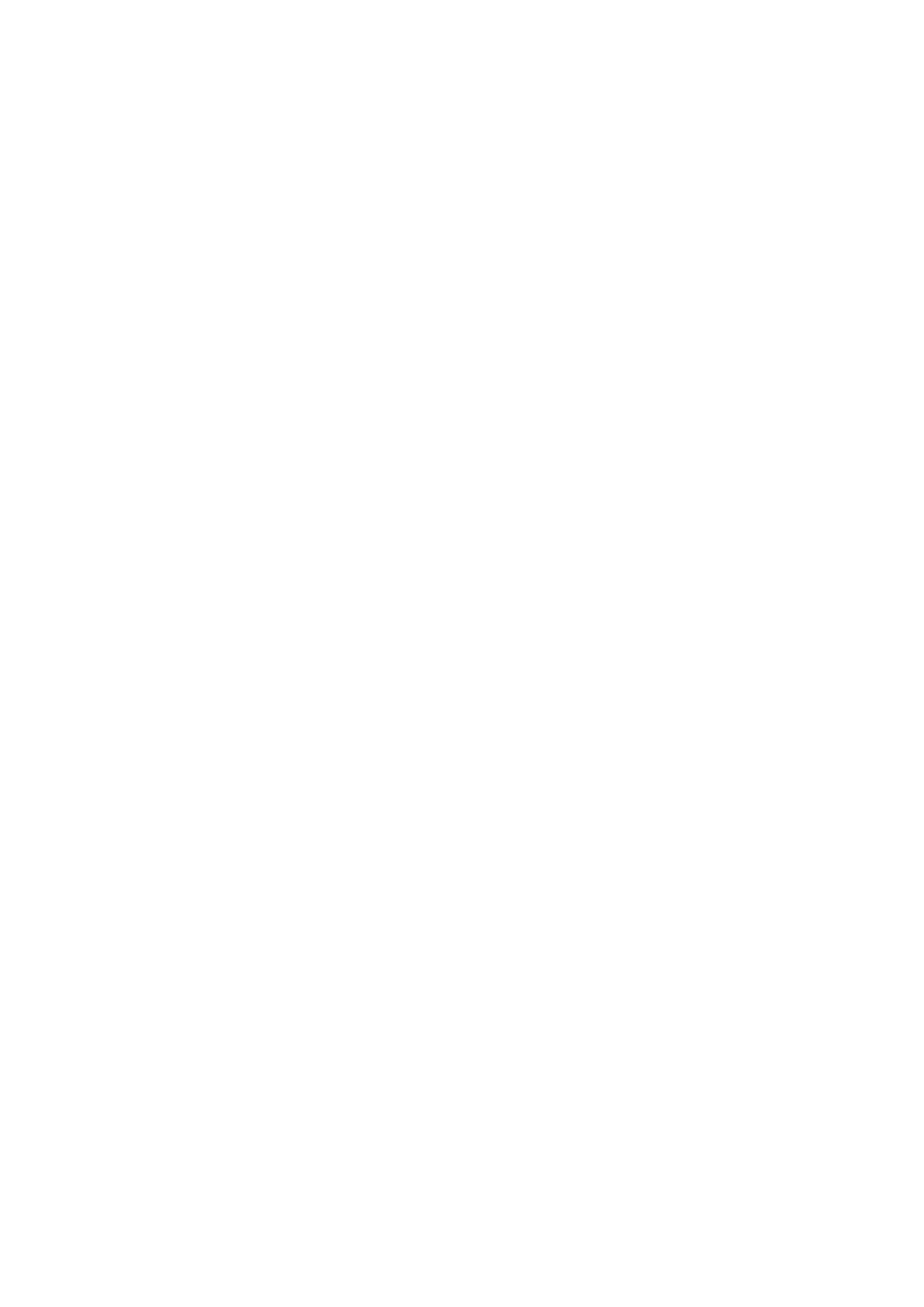#### **Key Points**

- We support most of the proposed changes since the draft report, except for:
	- − broadening the scope of small communities for water subsidies based on populations, rather than distance from potable water source;
	- − the proposal to not apply a cost factor to negative assessed investment (for sales of assets); and
	- − blending Rawlinsons factors with wage costs for interstate asset investment expenditure costs.
- Issues on which we have made compelling arguments which have not been addressed to date include:
	- − treatment of first home owner concessions;
	- − allocation of indigeneity to court defendants;
	- − use of the consultant's urban transport model;
	- − assessment of 'other industries regulation'; and
	- − timing mismatches in the capital assessments.
- There should be a more comprehensive assessment of non-State services for Health. We propose a method using a single health category.
- Isolation costs for Western Australia should continue to be assessed.
	- − Possible bases for a disability factor would include Rawlinsons construction costs or Federal parliamentarian spending.
- The wages regression model should be replaced with a private average weekly earnings indicator, structurally adjusted for industry differences. If retained, the CGC should:
	- − re-run the model to include the latest revised data available; and
	- − if it remains anomalous, exclude the 2017-18 assessment year result, by extrapolating from the 2016-17 result.

This submission responds to the Commonwealth Grant Commission's (CGC's) discussion paper CGC 2019-02, which outlines 'significant' method changes since the CGC's draft report.

This submission also provides:

- proposed approaches to assess non-State health provision and interstate non-wage costs (isolation), as foreshadowed in our September 2019 submission; and
- further comments on the wage costs assessment, considering the recently-provided wage results for the 2018-19 data year.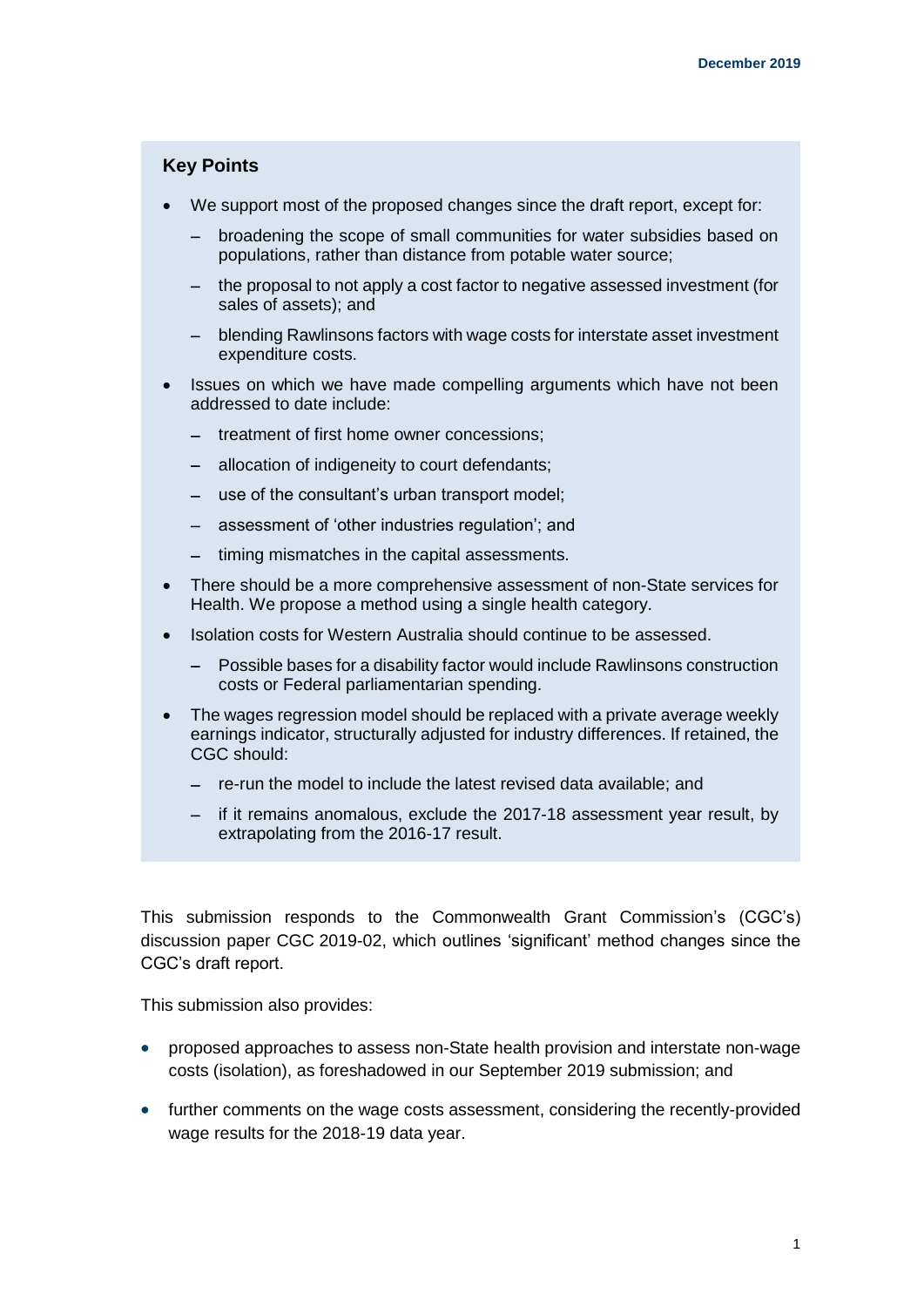## **Significant changes since the draft report**

#### *Supported proposals*

We have no major concerns with most proposals in the discussion paper. In particular, we support the proposals to:

- include local government net expenses in the natural disaster relief assessment;
- retain grants in lieu of royalties in the Mining Revenue category;
- assess Other Welfare Services expenses equal per capita;
- not discount the water subsidies regional cost weights;
- assess wage costs for electricity and water subsidies;
- use Rawlinsons to estimate regional cost factors for asset investment expenditures;
- discontinue the Stamp Duty on Conveyances off-the-plan and unit trust adjustments;
- include only 10% of the value of listed land rich transfers in the Stamp Duty on Conveyances assessment;
- increase the land tax aggregation adjustment for the ACT; and
- change how the assessed Northern Territory land tax revenue base is estimated.

#### *Unsupported proposals*

We do not support the following proposals in the draft report.

- We do not support the proposal to broaden the definition of small communities for water subsidies to include communities of less than 3,000 people (instead of less than 1,000 people). However, we continue to consider that certain communities, in particular, Kalgoorlie, face circumstances that require substantial water subsidies that can be unrelated to population size. Such communities should be included with those of less than 1,000 people rather than simply extending the definition to communities up to 3,000 people. The criterion for inclusion could be a threshold distance from the closest potable water source.
- We appreciate what the CGC is attempting with the removal of cost factors from negative assessed investment. However, any potential benefit would likely be lost under a gross assessment. Further, for States that have cost factors below one, such a method would assess them as being able to sell assets for more than they purchased them, so this change should not be pursued.
- We are not convinced that Rawlinsons should be blended with recurrent wage costs factors for interstate asset investment expenditure costs. Rawlinsons already reflects wage costs that are specifically relevant to asset construction.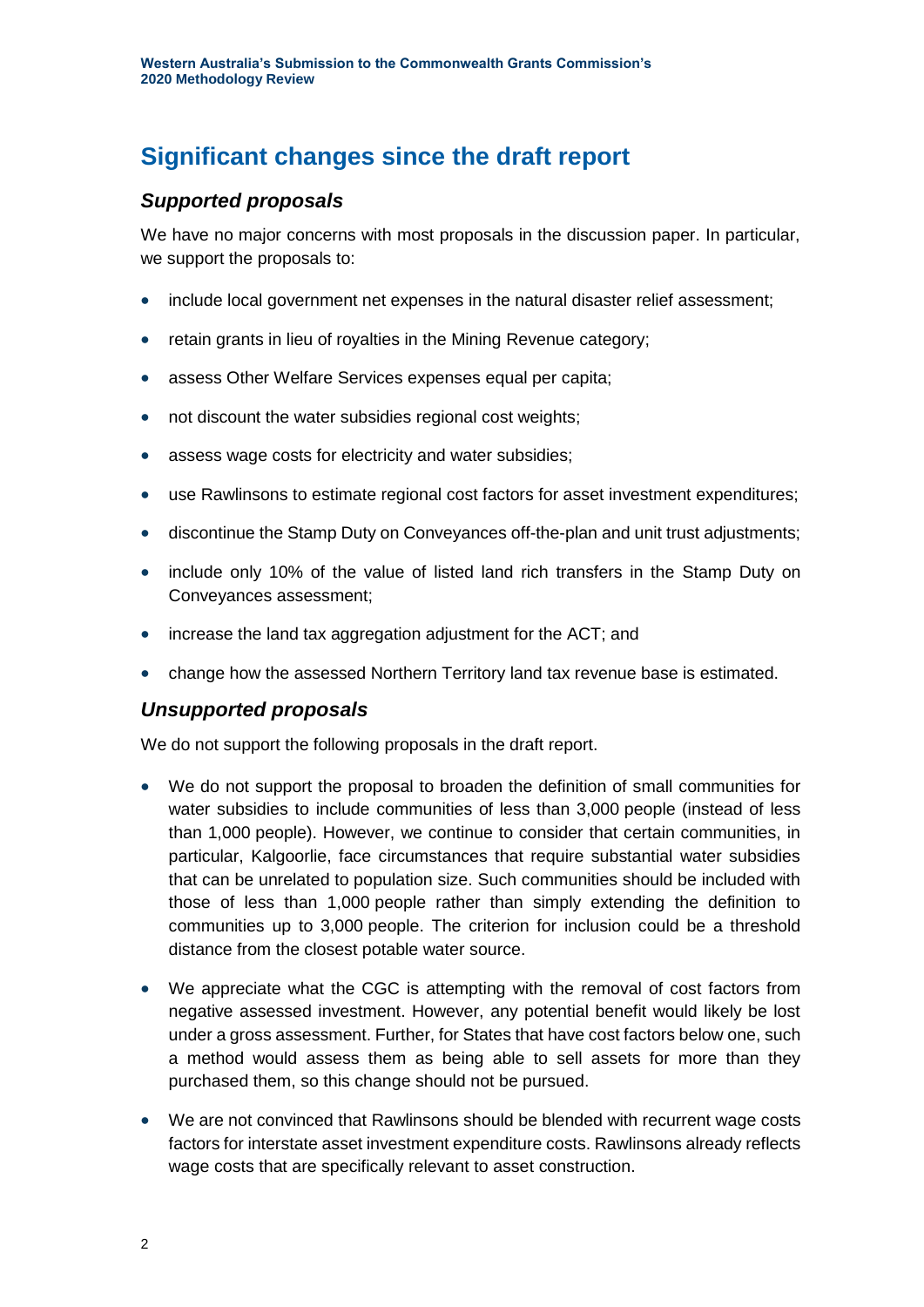#### *Outstanding issues*

Issues on which we think our arguments are compelling and can be implemented in the 2020 Review, but which have not been addressed in the CGC's latest discussion paper, include the following.

- Stamp Duty on Conveyances first home owner concessions should not be treated differently from first home owner grants, as they can easily substitute for each other. The differing GST treatment could drive State policy on choices between the two or result in different GST outcomes because States deliver essentially the same policy through a different mechanism.
	- For example, Tasmania and the Northern Territory provide first home owner assistance for new homes through a grant whereas most other States split assistance for new homes across grants and duty concessions. Most States now provide assistance for established homes solely through a duty concession, but assistance was previously also available through grants.
- Justice courts defendants who do not state their indigeneity should be allocated according to the proportion of indigenous and non-indigenous who did respond.
- Transport the urban transport model is not justified as passenger use cannot be considered as a proxy for supply.
	- Given concerns with the reliability of the method, and that public transport expenditure is heavily policy influenced, the CGC should adopt an equal per capita public transport assessment.
- Services to Industry the proposed equal per capita assessment for 25% of 'other industries regulation' does not give a materially different result from assessing the entire component by factor income.
- Investment and Net Borrowing there are some timing mismatches in the assessment formulae.
	- − Our September 2019 submission provided an algebraic proposal to remove the timing issues by basing assessed investment and net borrowing on start-of-year values instead of end-of-year values.<sup>1</sup>

<sup>1</sup> <sup>1</sup> Western Australia (September 2019), *Western Australia's Submission to the Commonwealth Grants Commission's 2020 Methodology Review - Draft Report*, pages 81-83.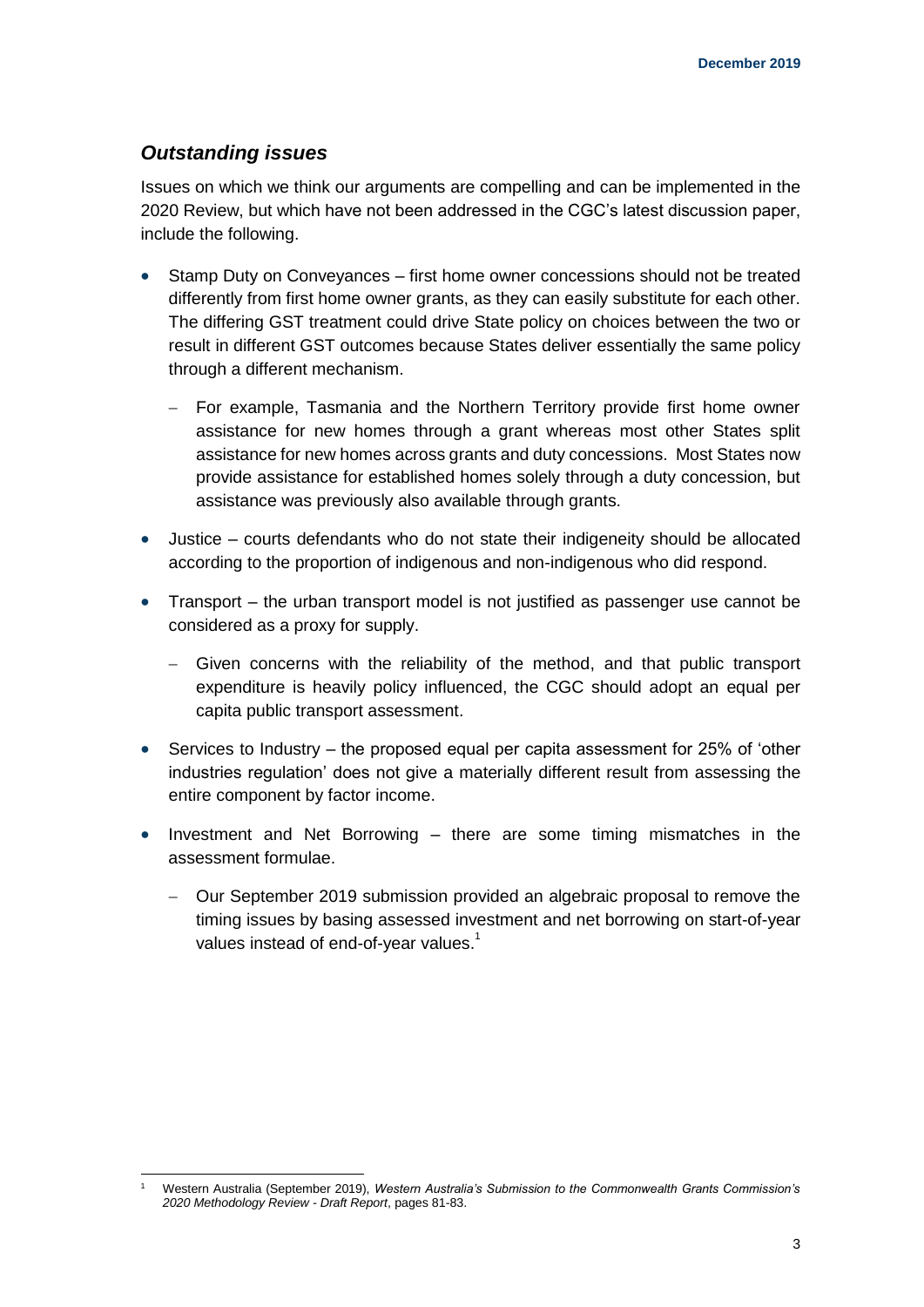### **Health: a proposed approach**

Western Australia committed to provide the CGC with preliminary views on services that should be included or excluded in a subtraction-type Health assessment.<sup>2</sup> In this section, we aim to provide a backbone structure to a method that, although not entirely new, contains new suggestions that will address the CGC's concerns about data and substitutability. We provide possible data sources that could be used as a starting point for such an assessment. We urge the CGC to consider the approach immediately following the 2020 Review. Western Australia is willing to engage with the CGC on a possible way forward.

The CGC cited complexity of data needs as one of the reasons for moving from a broad subtraction approach in the 2010 Review (for 'community and other health services') to a narrow direct approach in 2015. $3$ 

As we have often noted, narrowing the assessment in this way provides no overall solution to the problem of data availability, as the narrow assessment introduces a bias that can only be calculated by reference to a broad assessment. In this submission we focus on how a broad assessment can be implemented in a pragmatic way.

Western Australia is of the opinion that data issues with the subtraction approach could be mitigated if the Health assessment were treated as a single category. A single category assessment would also fulfil recommendation 7.1 of the Productivity Commission Inquiry report on Horizontal Fiscal Equalisation:<sup>4</sup>

The Commonwealth Treasurer should direct the CGC (in accordance with the refocused HFE objective) to:

- examine simpler and more aggregated revenue and expenditure assessments that use more policy-neutral indicators, consistent with achieving a reasonable standard of services
- adopt significant increases in materiality thresholds, which would assist in determining and applying more policy-neutral category level indicators.

<sup>-</sup><sup>2</sup> Western Australia (September 2019), *Western Australia's Submission to the Commonwealth Grants Commission's 2020 Methodology Review – Draft Report*, page 38.

<sup>3</sup> Commonwealth Grants Commission (2015), *Report on GST Revenue Sharing Relativities 2015 Review,* Volume 2 – Assessment of State Fiscal Capacities, page 213, paragraph 172.

<sup>4</sup> Productivity Commission (2018), *Horizontal Fiscal Equalisation*, Inquiry Report No. 88, page 42.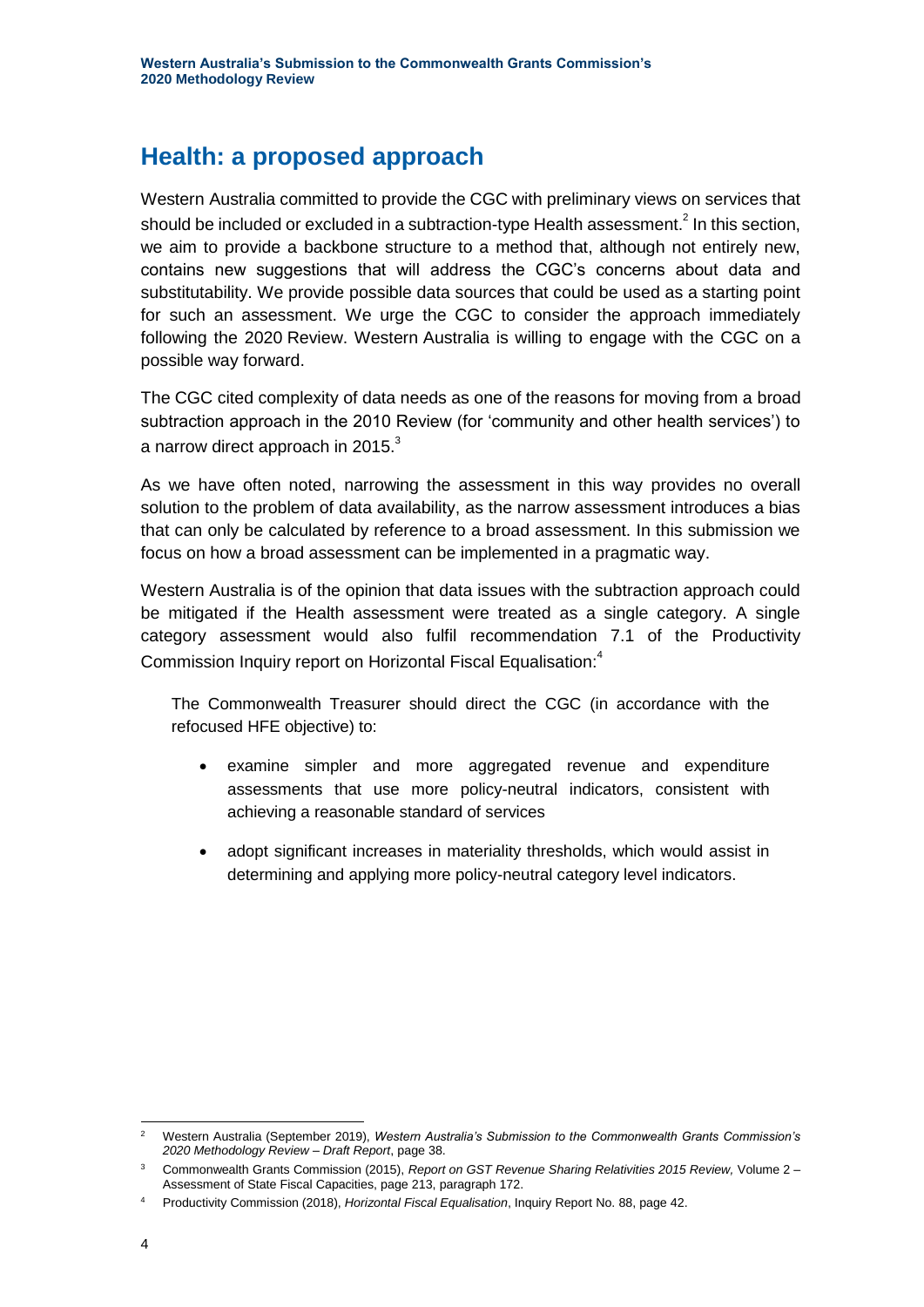Historically, the Commission has endorsed a subtraction model approach:<sup>5</sup>

The subtraction model approach is consistent with the top down approach to the development of assessments and the assessment guidelines. It allows us to assess a broad range of expenses in one assessment using reliable data that are fit for purpose. We prefer this broad approach to a service by service approach because reliable administrative data are not available to directly measure socio-demographic composition influences across most State community and other health services.

While there have been some administrative data quality improvements since 2008, gaps remain.

Western Australia's proposed approach involves a five-step subtraction model to assess health services in a single category:<sup>6</sup>

Step 1: Derive national health expenditure Step 2: Assess total expenditure for each State (under average policy) Step 3: Estimate Commonwealth actual expenditures by State Step 4: Estimate private actual expenditures by State Step 5: Assess State government expenses, as Step 2 minus Steps 3 and 4.

We note that this approach was proposed in a CGC 2010 Review staff discussion paper,  $\overline{\ }$ which set out technical details on how a single health services category can be assessed.

#### *Step 1: Derive national health expenditure*

The health expenditure database from the Australian Institute of Health and Welfare (AIHW) provides a breakdown of expenditure in various areas from various sources. Total expenditure in the health sector, including services that are not State-like (i.e. services for which non-State expenses cannot reduce the need for State expenses) comprises:

*Total Health Sector expenditure =* 

*Commonwealth expenditure + private expenditure + State expenditure*<sup>8</sup>

where:

*Commonwealth expenditure =* 

*Department of Veterans' Affairs + 'Health and other' + premium rebates*

*Private expenditure = Health insurance providers + individuals + other* <sup>9</sup>

<sup>1</sup> <sup>5</sup> Commonwealth Grants Commission (2008), *Community and Other Health Services, Commission Position Paper,* CGC 2008/20, page 3, paragraph 14.

<sup>&</sup>lt;sup>6</sup> In this section, 'non-State' refers to combined 'private' sector and 'Commonwealth' expenditure.

<sup>7</sup> Commonwealth Grants Commission (2007), *Assessing Health Services in a Single Category,* Staff Discussion Paper CGC 2007/36-S, Supplement to Staff Discussion Paper CGC 2007/21-S.

<sup>8</sup> As defined by AIHW.

<sup>9</sup> Other non-government sources of funds include:

<sup>•</sup> workers compensation insurers;

<sup>•</sup> compulsory third-party motor vehicle insurers; and

<sup>•</sup> other privately funded health expenditure, such as some private hospital expenditure and research.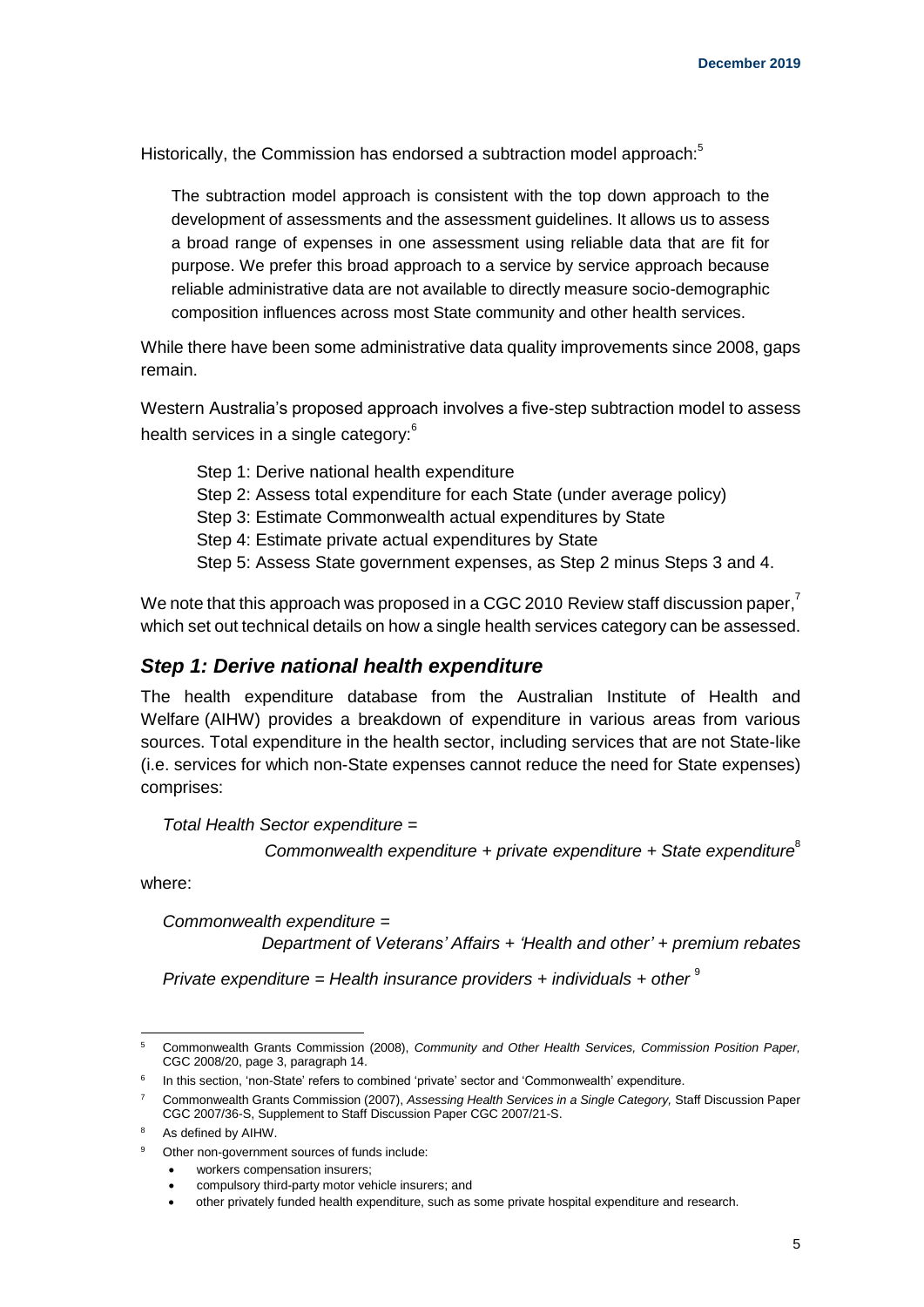Subject to further future analysis, we propose that the following expenditure areas be excluded from the calculation due to data limitations.

- 'Dental services'
	- This covers a wide range of services (purely cosmetic to immediate medical necessity) with a wide range of alternatives (e.g. dentures to implants). Spending disabilities will give high weight to higher income persons, and it is not clear that data is available to quantify these disabilities to ensure they are properly assessed.
	- − In principle, dental services should be part of the calculation of a non-State services factor, as a shortage in dentists is likely to limit private services for persons of low socio-economic status (SES) which, even if not offset by increases in State dental expenditure, will likely increase State spending in the longer run through related morbidity. It may be possible to include a subset of dental data if the broader dataset is not available or considered unreliable.
		- In this regard, we consider that private dental services for low income/SES persons should be included in the assessment if that data becomes available or can be reliably imputed.
- 'Other health practitioners'
	- This covers a wide range of practitioners, from nurses through to practitioners of traditional medicine. The quality of the data is uncertain (e.g. Western Australia has very low spending in this area). It is unclear that data would be available to understand disabilities in this area.
- 'All other medications'
	- This covers a wide range of products for which no Pharmaceutical Benefit Scheme (PBS) benefit is paid. The quality of the data is uncertain, and it is unclear that data would be available to understand disabilities in this area.
- 'Patient transport services'
	- This data is considered unreliable because of possible misclassification as administration spending.
- 'Aids and appliances'
	- − These range from glasses to external prostheses. The quality of the data is uncertain, and equivalent products (e.g. glasses) can vary in price by a factor of 20. Spending disabilities will likely give high weight to higher income persons, and it is not clear that data is available to quantify these disabilities.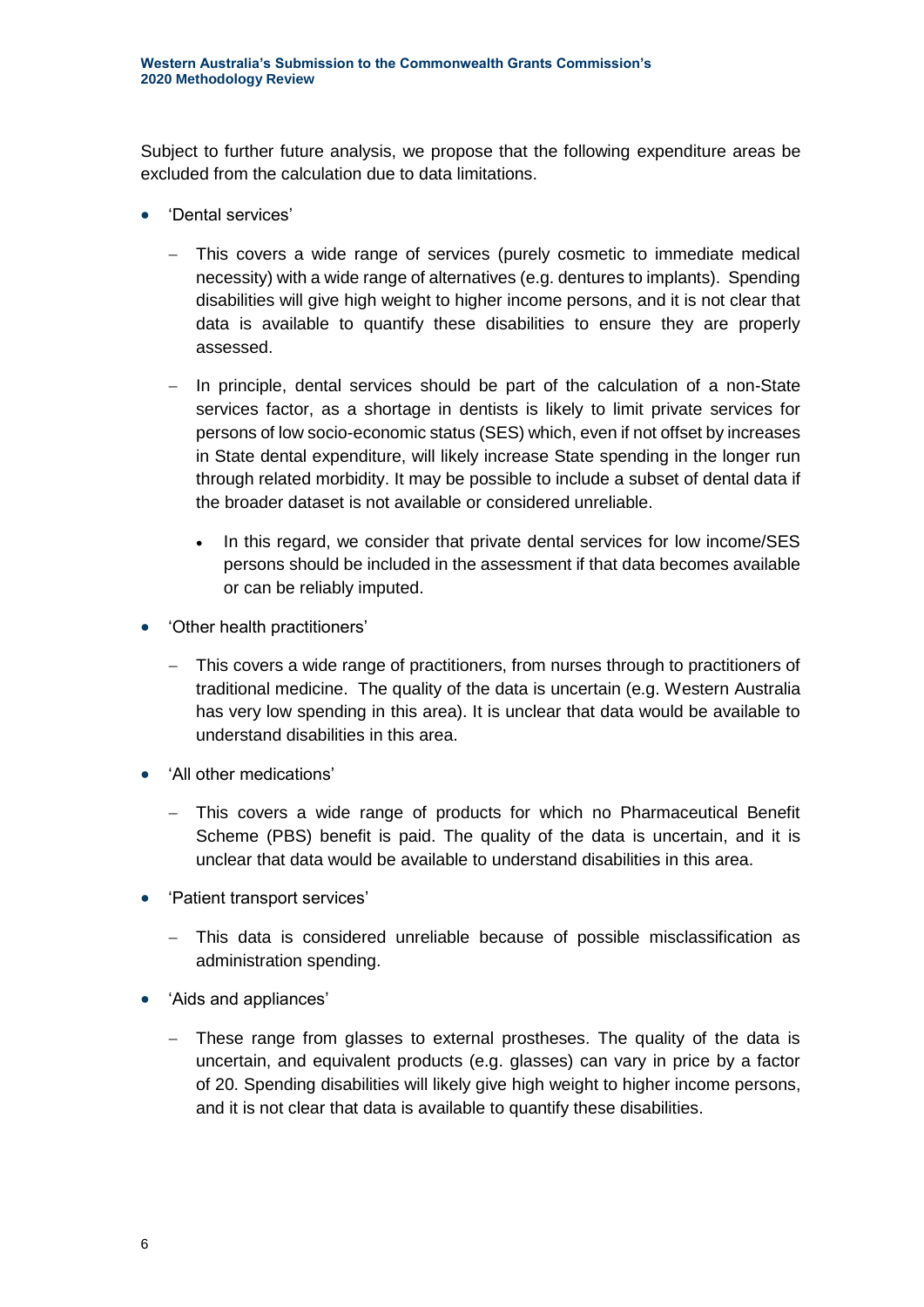- 'Administration'
	- This data is considered unreliable because of misclassification issues noted above. Administration costs could also be affected by specific aspects of private sector operations that are not related to the quantity of services provided.
- 'Research'
	- − This data may not be reliable because of possible misclassification as administration spending. In addition, the benefits of research can cross borders.

Table 1 summarises the proposed inclusions and exclusions of AIHW's total national health expenditure. For 2017-18, the proposed inclusions amount to 74% of total national health expenditure and 69% of total national non-State health expenditure.

|                                  | Include in the |  |  |  |
|----------------------------------|----------------|--|--|--|
|                                  | assessment     |  |  |  |
| <b>Hospitals</b>                 |                |  |  |  |
| <b>Primary health care</b>       |                |  |  |  |
| Unreferred medical services      |                |  |  |  |
| Dental services                  | x              |  |  |  |
| Other health practitioners       | x              |  |  |  |
| Community health and other       |                |  |  |  |
| Public health services           |                |  |  |  |
| Benefit-paid pharmaceuticals     |                |  |  |  |
| All other medications            | x              |  |  |  |
| <b>Referred medical services</b> |                |  |  |  |
| <b>Other services</b>            |                |  |  |  |
| Patient transport services       | x              |  |  |  |
| Aids and appliances              | x              |  |  |  |
| Administration                   | x              |  |  |  |
| Research                         | x              |  |  |  |

**Table 1: AIHW health expenditure areas to include in the assessment**

#### *Step 2: Assess total expenditure for each State*

This step calculates assessed total expenditure for each State under average policy by distributing the 'Total Health Sector expenditure' calculated in Step 1 between States. Possible drivers, which would inform the distribution, include age, gender, indigeneity, remoteness, service delivery scale and income/SES (although the positive relationship between income and private services needs to be balanced against the negative relationship between income and State services).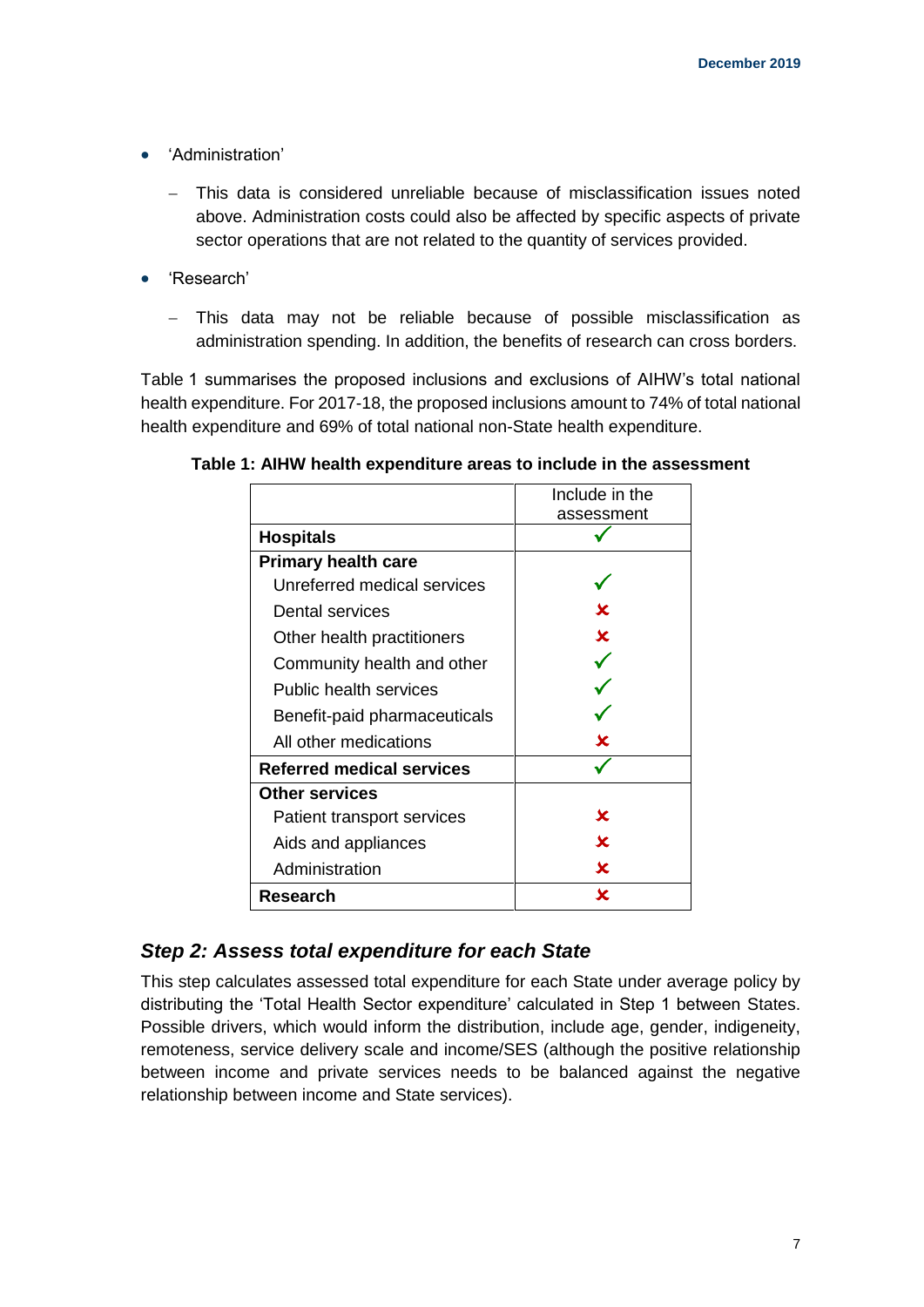Total expenditure for each State can be assessed using a bottom-up or top-down approach.

- A bottom-up approach would consist of two components.
	- The first component would assess **State** expenditure using the CGC's socio-demographic and cost factors. The economic environment adjustment should not be included.
	- − The second component would assess **non-State** expenditure, potentially using as a proxy a combination of factors derived from Medicare Benefit Scheme (MBS) statistics for the 'number of services for total Medicare', similar PBS statistics, and national database statistics on private hospital inpatients.
		- Using national socio-demographic sub-group shares for age/gender, indigeneity and location would allow disabilities to be calculated for age/gender, indigeneity, $10^{\circ}$  SES and remoteness costs (using spatial SES measures and remoteness costs patterned from the State assessments).
		- Hospital indigeneity data may be limited to acute inpatients. If so, factors could be based on acute inpatients, or alternatively acute and sub-acute inpatients with the indigenous impact proxied from acute inpatients.
		- Allowances for private wage costs could be patterned on the State wage costs assessments or a private health specific assessment.
- A top-down approach could be constructed by examination of various data sources.
	- − AIHW has published data on indigenous and non-indigenous shares of health spending.<sup>11</sup> If considered out of date, a new dataset could be commissioned.
	- − Age/gender/indigeneity data for public hospitals, private hospitals, MBS and PBS should allow a factor to be estimated.
	- − Remoteness prevalence can be estimated from Medicare and hospital data by location. State remoteness cost weights can be applied to this data.
	- − SES can also be estimated from Medicare and hospital data by location, using spatial SES measures.

#### *Step 3: Estimate Commonwealth actual expenditures by State*

The AIHW publishes 'Australian Government' expenditure by State.

<sup>-</sup><sup>10</sup> We understand that indigeneity data would be available for PBS, as Medicare identification is required to access PBS benefits.

<sup>11</sup> AIHW, May 2017, *Aboriginal and Torres Strait Islander Health Performance Framework*, Online Data Tables, Measure 3.21: Expenditure on Aboriginal and Torres Strait Islander health compared to need, Table 3.21.1: Expenditure on health for Indigenous and non-Indigenous Australians, by area of expenditure, 2013-14.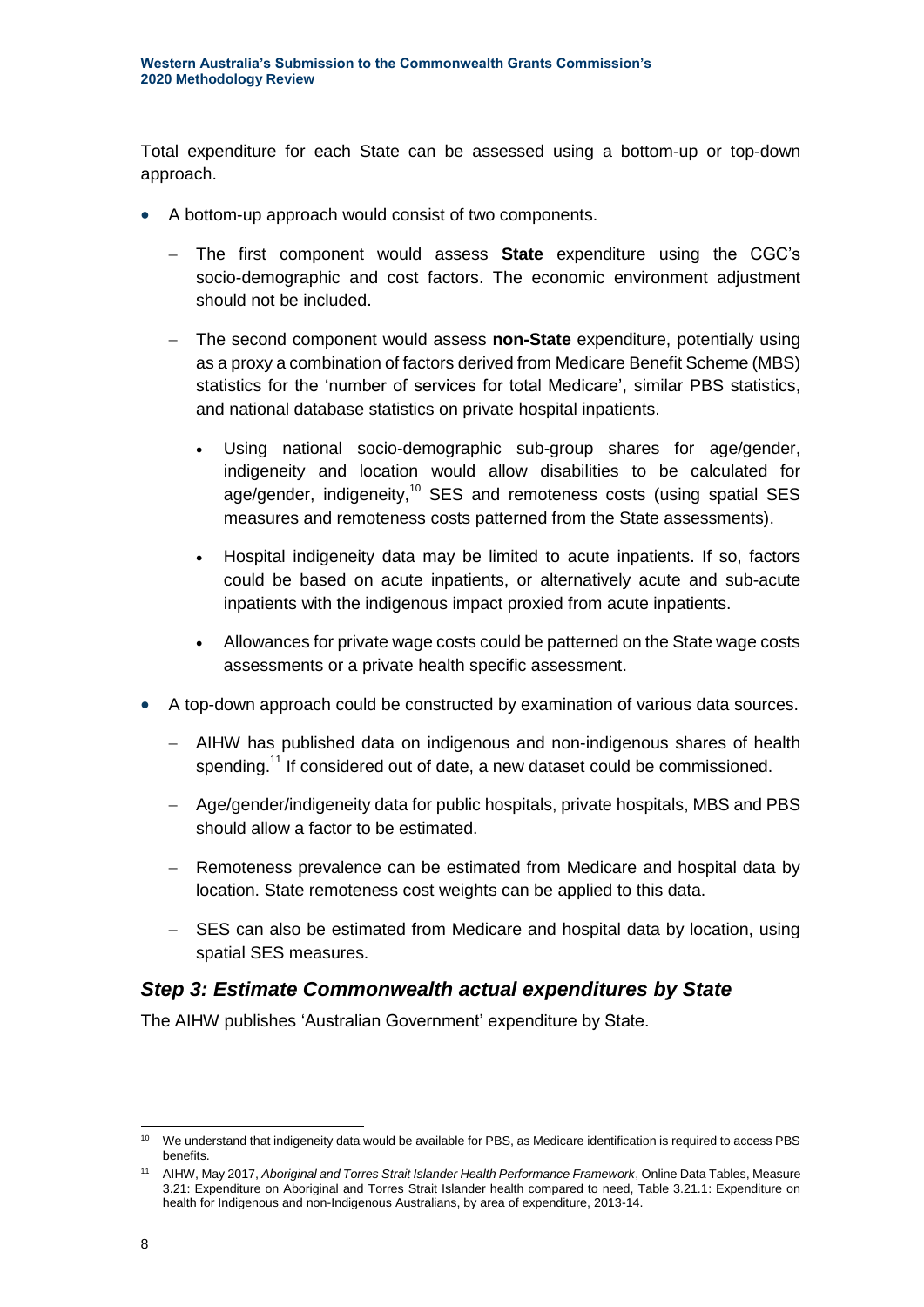#### *Step 4: Estimate private actual expenditures by State*

The AIHW also publishes private funded expenditure by State.

#### *Step 5: Assess State government expenses*

For each State, subtract Step 3 and Step 4 from Step 2, to derive policy-neutral expenses for each State. If necessary, rescale the expenses so they sum to the CGC's total State expenses in its adjusted budget.

There should be a more comprehensive assessment of non-State services for Health.

Western Australia would like the CGC to consider our proposed subtraction approach to assess non-State services, under a single category.

• We welcome discussion immediately following the 2020 Review on a possible way forward.

#### **Interstate non-wage costs: a proposed approach**

The CGC concluded there is a conceptual case to assess interstate non-wage costs and that Perth is more isolated than other large capital cities including Sydney, Brisbane and Melbourne. $12$  We agree.

Assessments from previous reviews identified and measured cost drivers such as freight and travel allowances, labour-related costs and medical travel-related subsidies. However, data limitations on the cost implications of isolation resulted in the CGC moving to judgment-based assessments. Despite no significant change in Perth's isolation since the 2015 Review, the CGC currently proposes to cease the assessment in the 2020 Review.

- This proposal was not expected, as the draft assessment papers stated that CGC staff proposed recommending that the CGC 'maintain 2015 methods to measure Interstate non-wage costs'.<sup>13</sup>
- We contend that there has been insufficient time to conduct the detailed analysis required to present reliable data that adequately reflect needs arising from isolation.
- However, we consider that the assessment should continue in order to capture a known and accepted cost disability.

Further research on interstate cost differences should be considered for the next review, with the current disability for at least Perth continuing in the meantime.

<sup>-</sup><sup>12</sup> Commonwealth Grants Commission (2019), (Draft) *Report on GST Revenue Sharing Relativities, 2020 Review*, Attachment 25, page 18, paragraphs 66, 68 and 75; Commonwealth Grants Commission (2018), *2020 Review Geography Used by the Commission*, *Staff Draft Assessment Paper CGC 2018-01-23-S*, page 17, paragraph 77.

<sup>13</sup> Commonwealth Grants Commission (2018), *2020 Review Geography Used by the Commission, Staff Draft Assessment Paper CGC 2018-01-23-S*, page 18, paragraph 78.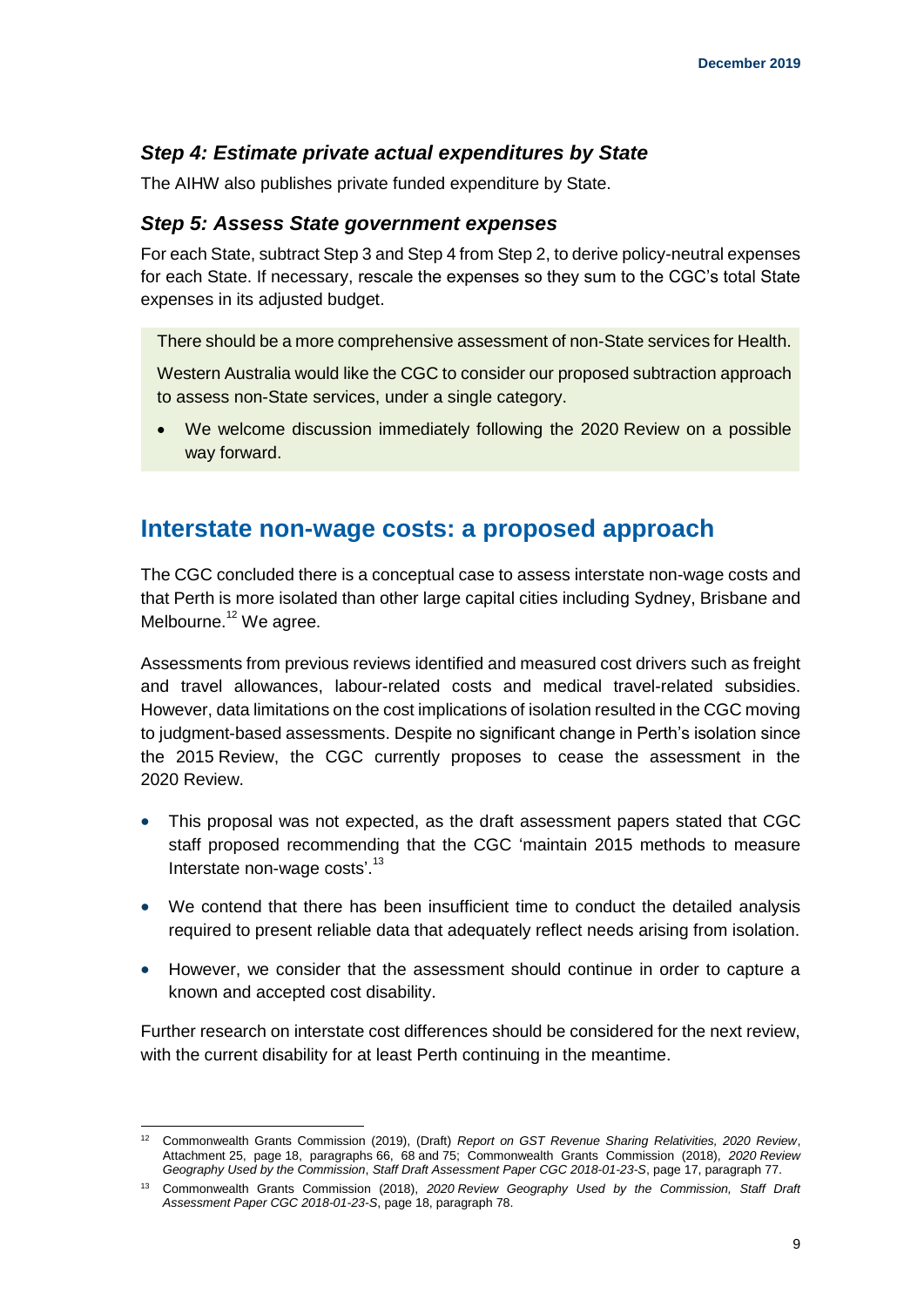Data concerns could be mitigated through employing a proxy to generate a disability factor, which is then applied to isolation-related expenses.

Rawlinsons construction cost indices could, for example, be used to show cost differentials between State capital cities. Although the data have a construction focus, they could be used to create factors that reflect State differences. An appropriate discount could be used to acknowledge that it is a proxy.

Alternatively, the CGC could look to data sources that can provide an indication of State travel cost differences.

Despite an increase in the use of video and teleconference facilities, States still often need to travel to the eastern States (principally Canberra, Sydney and Melbourne) for interstate meetings. This would not comprehensively capture isolation costs but may be an appropriate proxy while other data sources are researched.

Spending by Federal parliamentarians on interstate scheduled fares is a potential indicator to reflect the additional costs incurred to perform duties away from their home base. Parliamentarians' interstate travel fares are based on quarterly data provided by the Independent Parliamentary Expenses Authority (IPEA) – an independent constitutional authority that monitors and audits all work expenses claimed by parliamentarians.<sup>14,15</sup>

Parliamentarians who incur travel-related expenses include Senators and Members of the House of Representatives.

- There are currently 76 Members of the Senate 12 Senators in each State and two Senators in each Territory.
- The House of Representatives consists of 151 Members each representing an electorate consisting of approximately 150,000 people.

Whilst IPEA reports on a range of period-specific parliamentarian expenses related to travel, we only consider the component related to interstate travel. Intrastate fares are excluded to remove any possible double counting with regional costs.

The data set ensures State policy neutrality as it comprises Commonwealth settings. In addition, the disability factor is standardised by deriving an expenditure-perparliamentarian measure.

Table 2 sets out the isolation factors for 2018-19, which is derived from total expenses incurred by parliamentarians travelling interstate to and from their home base. This data includes both attending Parliament and parliamentary duties.

See[: https://www.ipea.gov.au/travel-parliamentarians-travel/principles-based-framework.](https://www.ipea.gov.au/travel-parliamentarians-travel/principles-based-framework)

<sup>-</sup><sup>14</sup> The Independent Parliamentary Expenses Authority, *Travel within Australia*. Accessed on 19 November 2019. Available online at[: https://www.ipea.gov.au/travel-parliamentarians-travel/travel-within-australia.](https://www.ipea.gov.au/travel-parliamentarians-travel/travel-within-australia)

<sup>15</sup> The Commonwealth compensates for travel expenses incurred by parliamentarians as prescribed by a reviewed principles-based framework.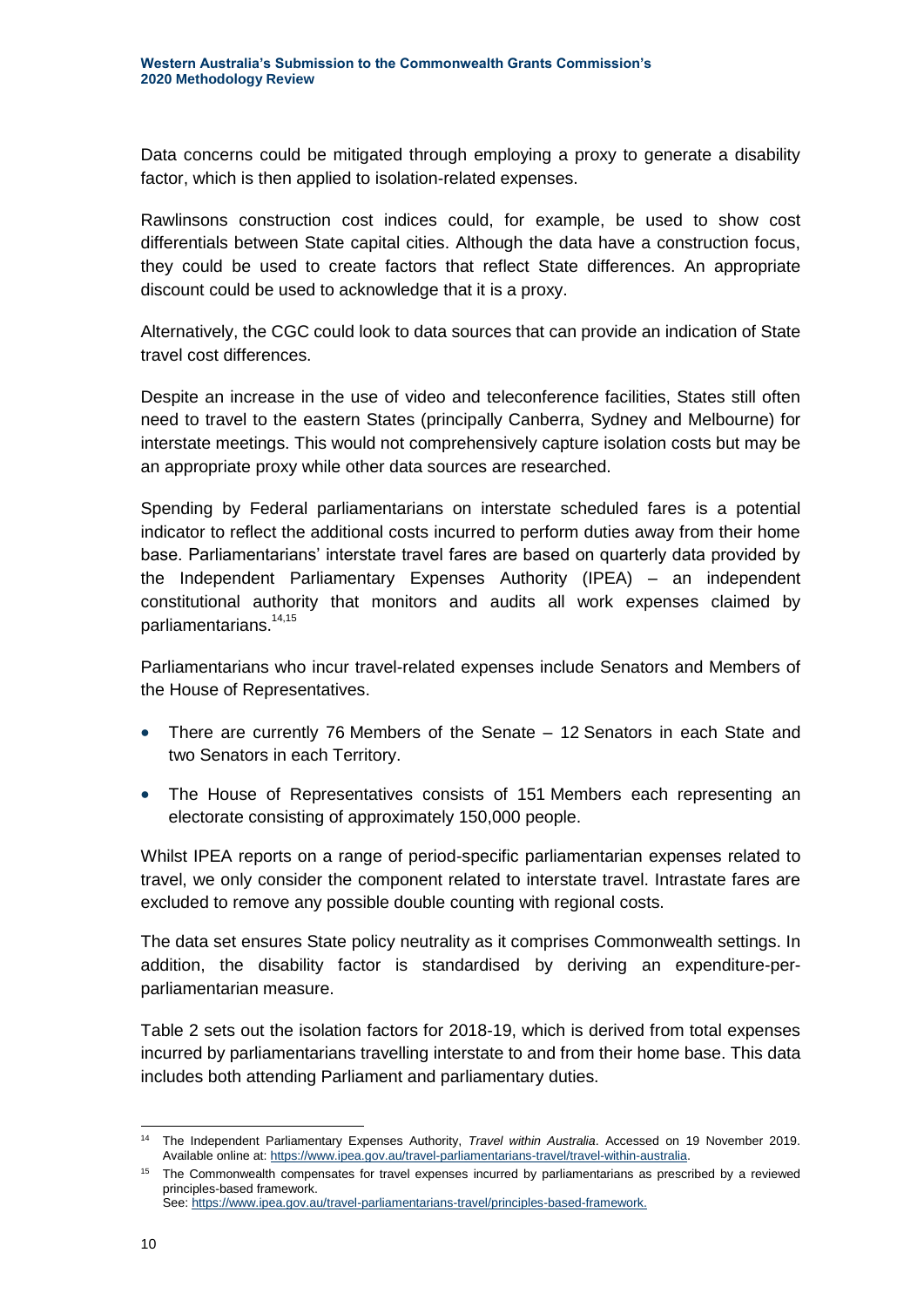|                                  | <b>NSW</b> | VIC    | QLD    | WA     | SΑ     | TAS    | <b>ACT</b> | ΝT     | Total  |
|----------------------------------|------------|--------|--------|--------|--------|--------|------------|--------|--------|
| Expenses (\$m)                   | 1.3        | 2.1    | 1.8    | 2.3    | 1.1    | 0.6    | 0.1        | 0.3    | 9.7    |
| Expenses (\$pc) <sup>a</sup>     | 22,335     | 42,623 | 41,694 | 83,190 | 50,694 | 37,192 | 24.424     | 74.284 | 42.714 |
| <b>Isolation factor</b><br>(raw) | 0.52       | 1.00   | 0.98   | 1.95   | 1.19   | 0.87   | 0.57       | 1.74   | 0.95   |
| Isolation factor<br>(scaled)     | 0.55       | 1.05   | 1.03   | 2.05   | 1.25   | 0.92   | 0.60       | 1.83   | 1.00   |

**Table 2: Parliamentarian expenses on interstate travel fares**

Source: Western Australian Department of Treasury calculation, based on IPEA data.

(a) Per capita expenditure refers to 'per-parliamentarian'.

Expenditure differentials can be the result of distance from Canberra (i.e. flight costs) and frequency of travel; some parliamentarians being part of Cabinet and/or involved with Committees.

Disability factors generated from such a method would be applied to national isolation-related expenditure. Such expenditure could be extrapolated from previous assessments, or the CGC could request data from States.

Although the data to some degree are Canberra-centric (a large proportion of fares are to and from Canberra), this is arguably valid as Canberra is centrally located in the eastern seaboard, where the nation's population, economic activity and government meetings are also centred.

Western Australia would like the CGC to reinstate an isolation assessment in the 2020 Review.

• Possible bases for a disability factor would include Rawlinsons construction costs or Federal parliamentarian spending.

Further research on interstate non-wage cost differences should be considered for the next review.

#### **Wage costs**

Western Australia continues to support the assessment of wage differences across States. However, we are disappointed the issues raised in our previous submission were not considered in the *Significant Changes Since Draft Report* Commission position paper.

#### *2020 Review – CGC 2020 wage costs assessment regression results*

We are pleased the CGC has released its 2018-19 wage costs assessment regression results ahead of the 2020 Review. However, we believe the latest results further justify our concerns with the CGC's regression model and further support our position that the volatile regression results for 2017-18 in particular should not be used.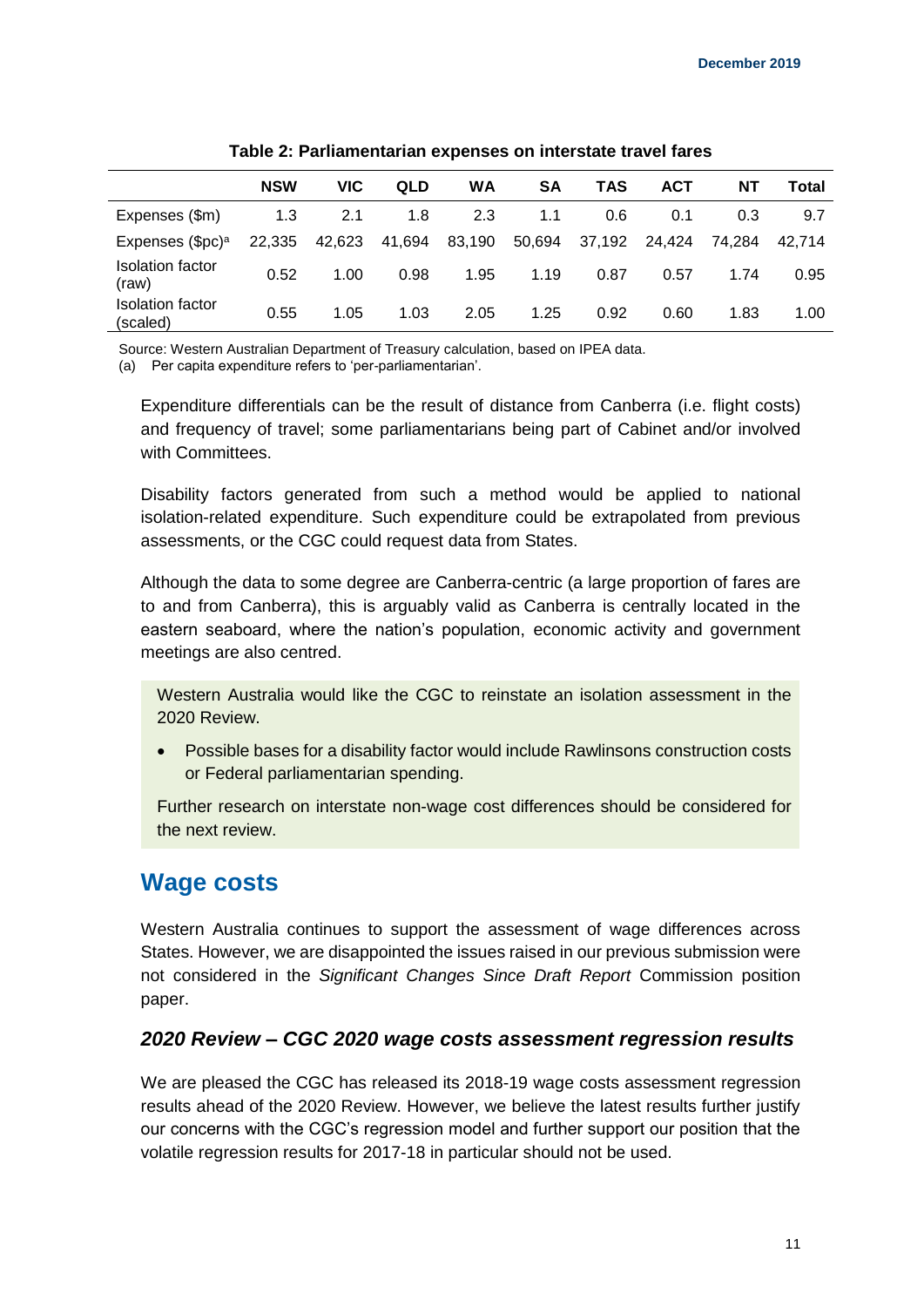The CGC's results over the last three years suggest that the estimated wage pressures in Western Australia fell from 5% above the national average in 2016-17 to 1% below the national average in 2017-18, before increasing to 3% above the national average in 2018-19 (all prior to the 12.5% discount). Again, we could not find any other data that supports these results.

Chart 1 shows the CGC's interstate wage costs factor for Western Australia (as determined by the regression model) over the three data years 2016-17 to 2018-19. The chart also shows trajectories of the latest Australian Bureau of Statistics (ABS) wage growth measures, if they were applied to the CGC's interstate wage factor for 2016-17.<sup>16</sup>



**Chart 1: Interstate wage costs factors – CGC versus ABS growth indices, Western Australia, 2016-17 to 2018-19**

Note: The WPI and AWE wage cost factors for 2017-18 and 2018-19 are derived by applying the ABS' WPI growth and the ABS' AWE growth to the CGC's 2016-17 wage factor (prior to the discount), respectively.

We acknowledge that ideally the ABS Average Weekly Earnings (AWE) should be adjusted for industry structure differences but given we are looking at growth rates rather than levels we expect the difference to be small. In particular, the chart shows that the relationship between the CGC's 2016-17 and 2018-19 factors for Western Australia can be largely explained by the growth in either the ABS Wage Price Index (WPI) or unadjusted AWE.

Chart 1 shows that, even if we accept the CGC's 2016-17 interstate wage factor of 1.051 (which we argue is too low), if we apply the WPI private sector growth, it generates an implied wage cost factor of 1.045 for Western Australia in 2017-18. If we apply AWE private sector growth, the implied wage cost factor is 1.048. All factors are prior to the 12.5% discount.

Source: Western Australian Department of Treasury calculation.

<sup>-</sup><sup>16</sup> Notwithstanding that we consider the 2016-17 factor to understate Western Australia's wage costs disability.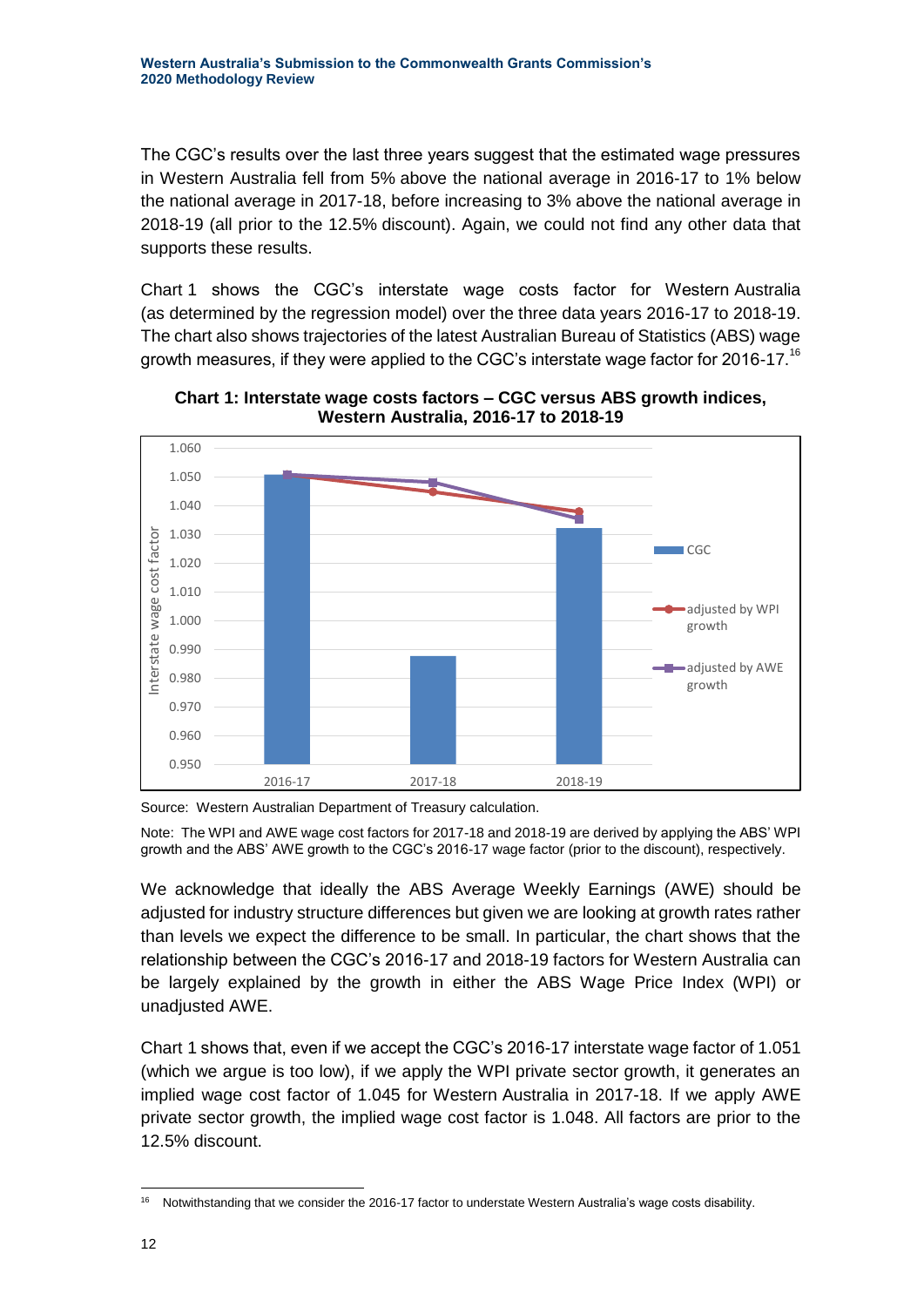The considerable difference between these factors and the CGC's interstate wages factor of 0.988 for 2017-18 raises questions about the validity of the regression results.

- It suggests the CGC's 2017-18 results are anomalous and should not be used.
- The CGC should exclude the 2017-18 assessment year result, and at the very least extrapolate from the 2016-17 result.

If the 2016-17 wage factor with the WPI growth were used for the 2017-18 interstate wage factor the difference would increase WA's GST grant by over \$200 million for each grant year impacted.

Further, as with last years' regression model results, the recently-received 2018-19 results reveal very large standard errors for some States. New South Wales, Western Australia and the ACT are statistically significant only at the 23%, 57% and 69% level, respectively. This implies that these States wages are statistically the same as the Northern Territory.

#### *Characteristics of Employment (COE) survey data*

The ABS has recently released its publication of *Characteristics of Employment (COE), Australia, August 2019* (cat. no. 6333.0). The publication also provides significant revisions to previous years' data.

The ABS states 'improvements have been implemented and applied to the 2014-2018 period, resulting in revisions'<sup>17</sup> and recommends that the revised estimates be used:

When comparing results from the 2018 and 2019 issues of COE to previous surveys, it is recommended to use the revised and re-published estimates provided within the current issue. In previous publications, caution should be exercised when comparing results, as the definition of employees is not always directly comparable to the current definition.<sup>18</sup>

Consistent with the CGC's usual practice to use the latest revised data, if the CGC continues to use its regression model, it should be re-run to incorporate the latest revised data available.

The latest (revised) COE results for 'median weekly earnings in main job', from 2016-17 to 2017-18 found the median weekly earnings in Western Australia was 10% above the national median wage in 2016-17 and 8% above in 2017-18. This is significantly different from the CGC's regression results that suggest that the estimated wage pressures in Western Australia fell from 5% above the national average in 2016-17 to 1% below the national average in 2017-18.

<sup>-</sup><sup>17</sup> Australian Bureau of Statistics, *Characteristics of Employment (COE), Australia, August 2019* (cat. no. 6333.0), Summary, Improvements in the quality of earnings data.

<sup>18</sup> *ibid.* Explanatory Notes, paragraph 31.